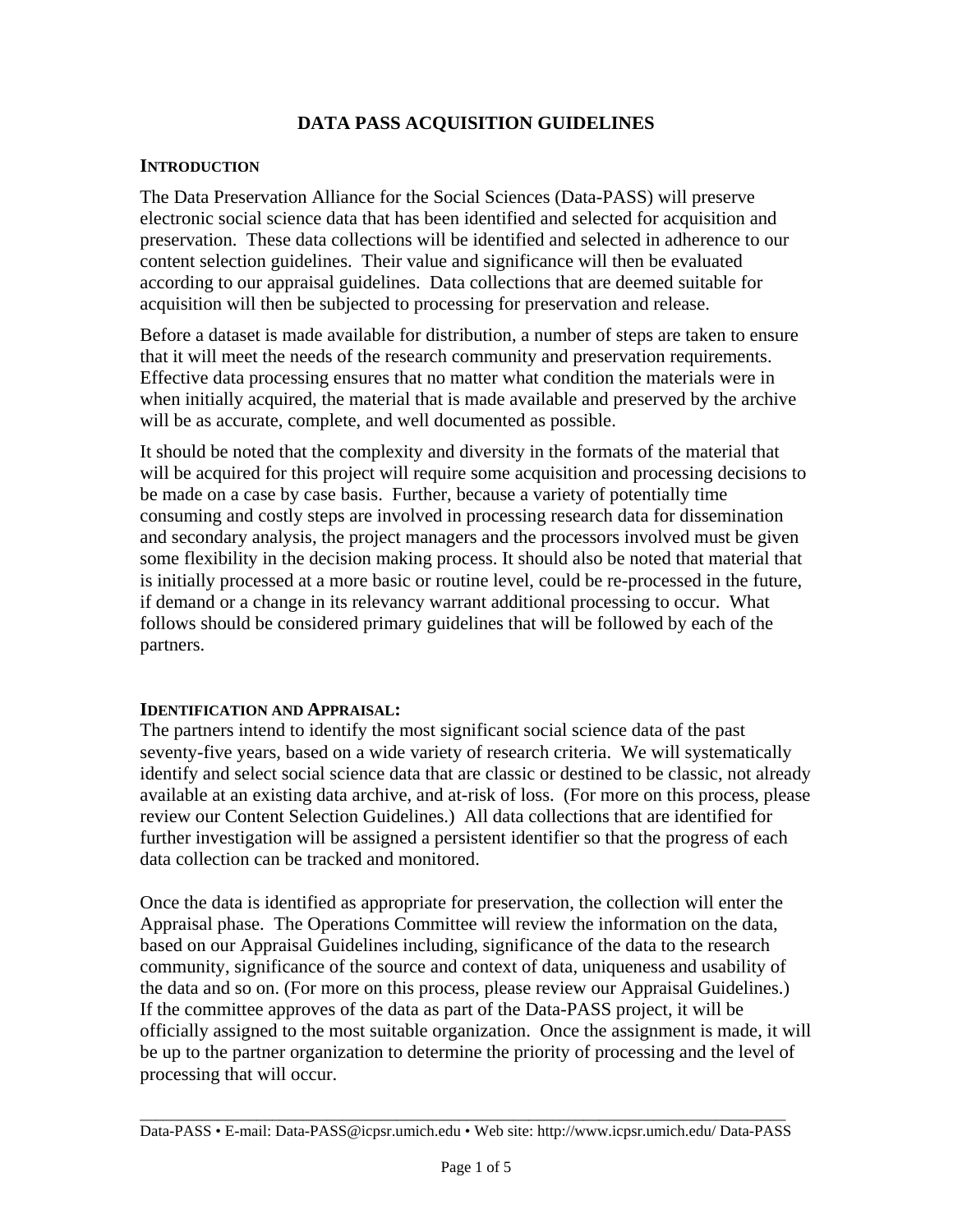### **ACQUISITION OF STUDY DATA AND DOCUMENTATION:**

The following initial checks should be performed to verify the findings of the Operations Committee appraisal of the data. If discrepancies are found, the Operations Committee should be notified.

- **Review of Appraisal Checklist:** The appraisal checklist, as completed by the Operations Committee will be reviewed. A list of all materials that arrived as part of the data collection will also be reviewed.
- **Verify the contents of the data:** The submitted files will be opened and reviewed to make sure they are not corrupt.
- **Perform cursory confidentiality check:** A cursory confidentiality check will be performed on all non-electronic documentation, removable electronic media and online electronic files to discover data fields that can potentially identify individual respondents, such as name, telephone number and SSN.
- **Submit all Materials for Acquisition:** A copy of all the files will be acquired and preserved. These files should be preserved in the format(s) that they were received.
- **Inventory the Acquisition:** The list of all the acquired materials with their original names and formats will be included in a master database that will include information on all data collections that are processed as part of this partnership.

## **PROCESSING PLAN:**

Once all the electronic and physical materials have been acquired, the data collection will move to the processing phase. Although each partner has different descriptions for the amount of processing that may occur, much of it can be identified as falling into one of three categories: **minimal** processing, **routine** processing, or **intensive** processing. The required level of processing required for each individual data collection will influence the overall processing plan.

## **Minimal Processing**

Minimal processing is usually planned for materials that arrive with much of the processing already completed by the depositor. If suitable for release, these studies are made available to researchers soon after they are acquired. Confidentiality concerns are resolved, hardcopy documentation is converted to electronic form, and electronic format documentation (e.g., Microsoft Word documents) may be converted to a Portable Document Format (PDF). The format of the data may also be converted to multiple formats (e.g. SAS, SPSS, Stata), but little or no further processing is undertaken.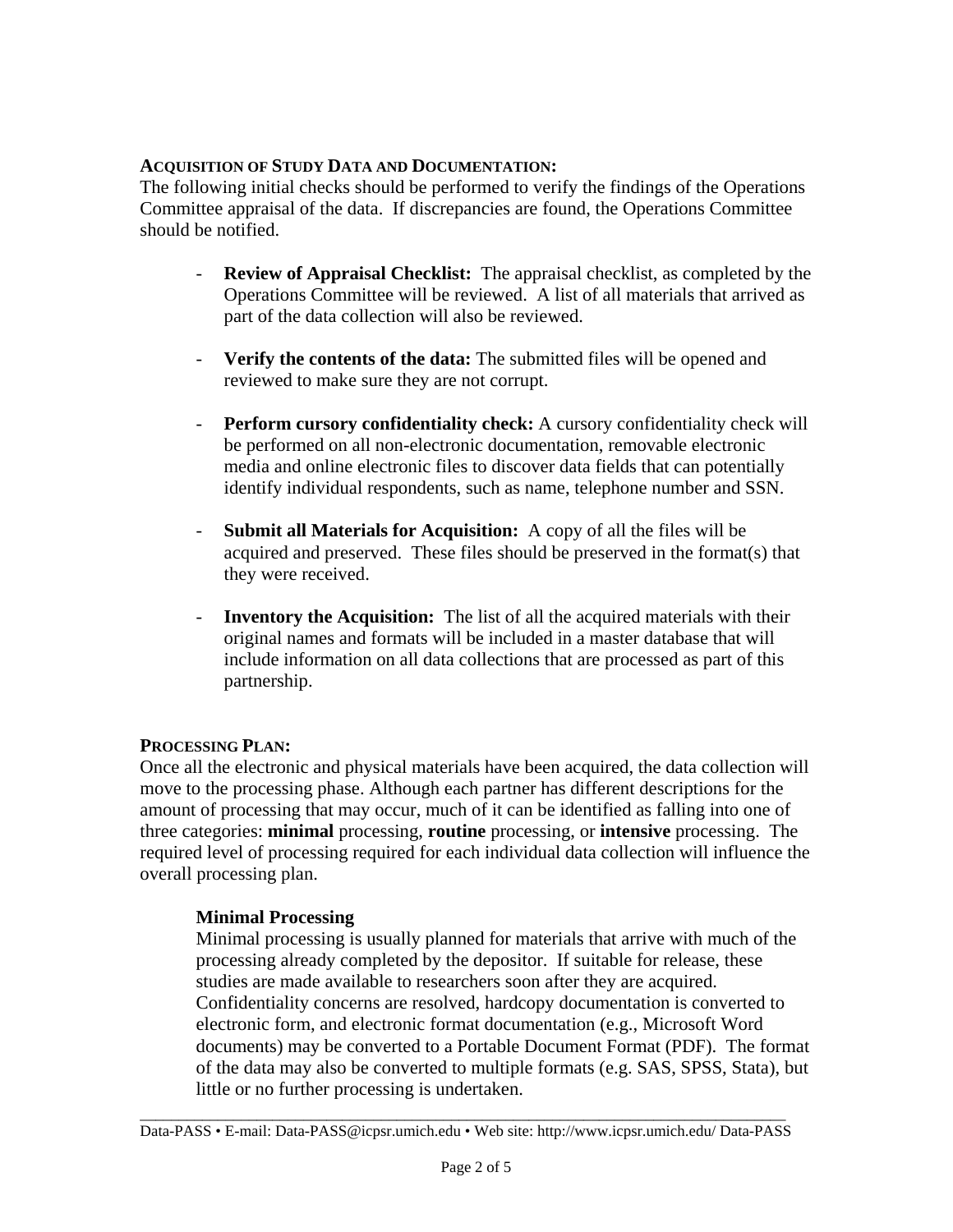With regard to the Data-PASS project, minimal processing may also occur for data collections that are considered important to the goals of the Data-PASS project, but could not be further processed in an effective manner at the present time.

#### **Routine Processing**

Routine processing is planned for materials that arrive in a relatively complete manner and may not justify the cost of more intensive processing. Typically, those reasons would be that a study comprises a single site, is not replicated, or is a cross-sectional study. It is also possible, for the purposes of this project, that the material is not highly relevant to current issues in research, policy, or practice, but may hold nominal current value or potential future value. Studies targeted for routine processing go through additional content authentication processing steps beyond those of minimal processing.

As occurs under minimal processing, checks for confidential information contained within the data are completed and transformations to prevent disclosure are performed. It is possible, however, that the loss of the confidential data could detract from the significance of the data collection. Creating a restricted dataset provides a viable alternative to removing variables that can identify the participants. In this scenario, a public-use dataset that has these variables removed or recoded will be released. The original dataset will be kept as a restricted-use dataset that preserves the original variables. The restricted-use dataset will be released only to clients/users who have agreed in writing to abide by the rules governing the use of these restricted datasets.

As part of routine processing, checks to ensure that the material is complete and accurate are conducted. The documentation is scrutinized to make sure detailed information is available for every variable. Data definition statements that can be used with statistical software packages can often be created to facilitate the use of the data by researchers. In addition to these types of files, files that include both the data and required information to analyze that data can also be made available (e.g. portable or transport files).

#### **Intensive Processing**

Intensive Processing is designed for studies that are generally multi-site, multistate, or replicated; national studies or nationwide data; international studies; longitudinal or cohort, panel, or time series collections; and studies that are highly relevant to current public policy or research concerns. For the purposes of this project, it is also possible that intensive processing would occur for a highly important data collection that is in an endangered format or includes minimal documentation. In addition to all authentication processing steps listed above, further operations may be conducted for intensively processed studies.

\_\_\_\_\_\_\_\_\_\_\_\_\_\_\_\_\_\_\_\_\_\_\_\_\_\_\_\_\_\_\_\_\_\_\_\_\_\_\_\_\_\_\_\_\_\_\_\_\_\_\_\_\_\_\_\_\_\_\_\_\_\_\_\_\_\_\_\_\_\_\_\_\_\_\_\_\_\_\_\_\_\_\_ Data-PASS • E-mail: Data-PASS@icpsr.umich.edu • Web site: http://www.icpsr.umich.edu/ Data-PASS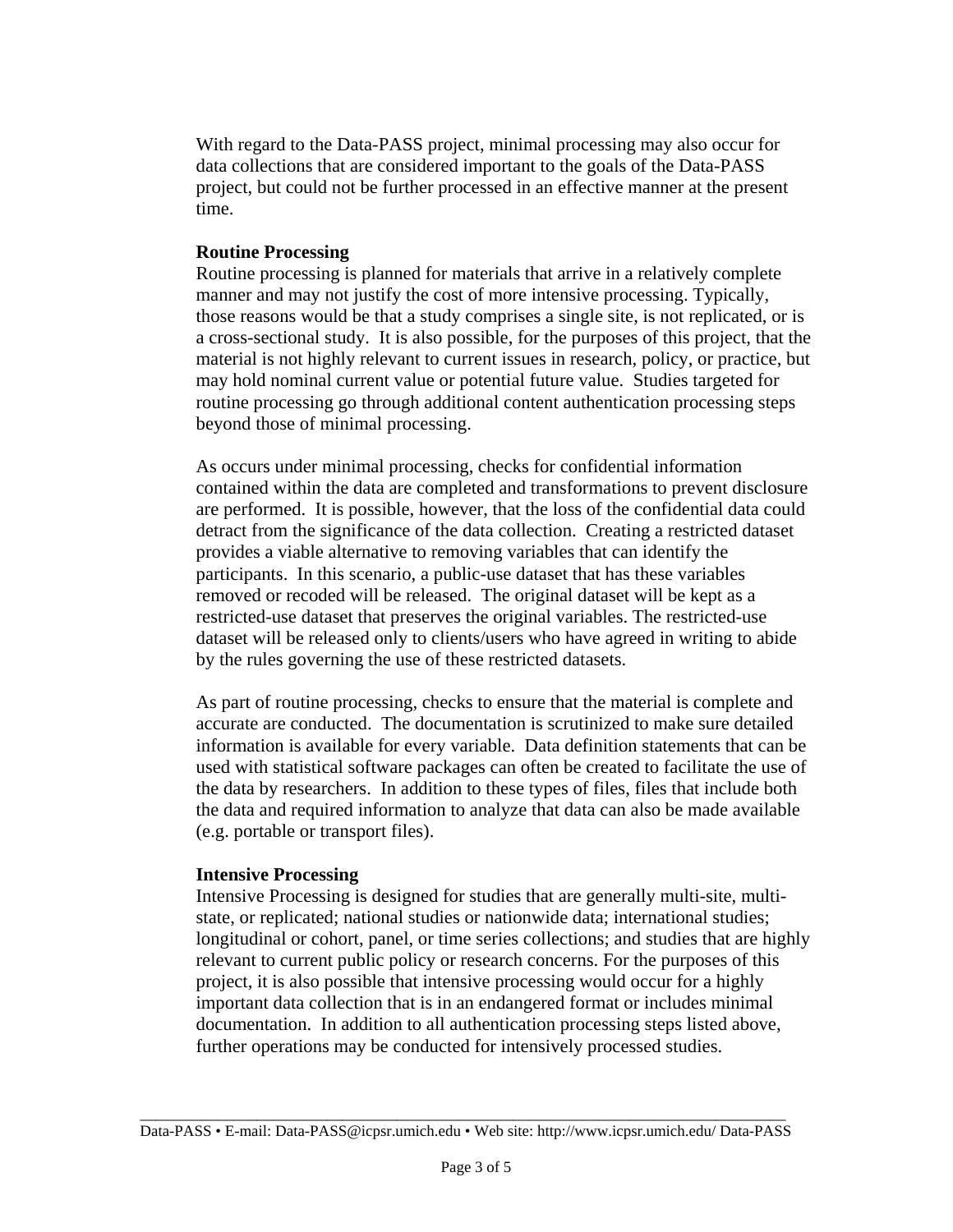Consistency checks may be conducted to ensure that skip patterns in the questioning were followed correctly. Other consistency checks can be conducted to identify unlikely relationships among variables (e.g., children older than parents) or respondents outside the sampling frame (e.g., juveniles included in a study of retirees).

### **RESOLVING ISSUES OF CONTENT DISCREPANCIES**

Throughout the acquisition and processing procedure, incomplete information or other concerns that can affect the usefulness of the data may be uncovered in the received materials. In these occurrences, we will seek to ensure that we archive and distribute the most complete version of a data collection. Clarification will be sought through communication with either the data producer, a representative of the data producer, or someone familiar with the data collection.

#### **BUILDING THE DOCUMENTATION SET:**

Documentation about the data is equally important to the data itself. It should include all the information that would be required to gain a complete understanding of the data collection. Some types of documentation include a codebook and data collection instruments (survey questionnaires). A codebook, in turn, can include frequencies and a data record layout. Additional information that could prove useful includes background information, such as the study's history, as well as sampling methodology, weighting procedures, processing details, and related publications.

Because many of the data collections we anticipate receiving may be old and their preservation may have been somewhat neglected to this point, we may receive minimal or incomplete documentation. In these cases, attempts will be made to obtain additional information using diverse resources and means to create meaningful documentation for the data collection. Processing notes containing a description of any anomalies, alerts to the user about known errors, and discrepancies in the data and documentations will also be added to the created codebook.

A study description that consists of Study-and-File-Level metadata will also be created for each data collection. Using the documentation provided, summaries will be written that include descriptions of the study design, sampling procedures, goals of the research, and technical characteristics. The metadata created for each data collection will be in accordance to standards that have been agreed to by the partners. (For more on this process, please review our Metadata Guidelines.)

#### **PACKAGE THE STUDY:**

To package the study or to prepare it for preservation and dissemination, quality checks will be performed on the final versions of both the data and documentation. When the final checks have been completed, the data collection will be go through procedures to